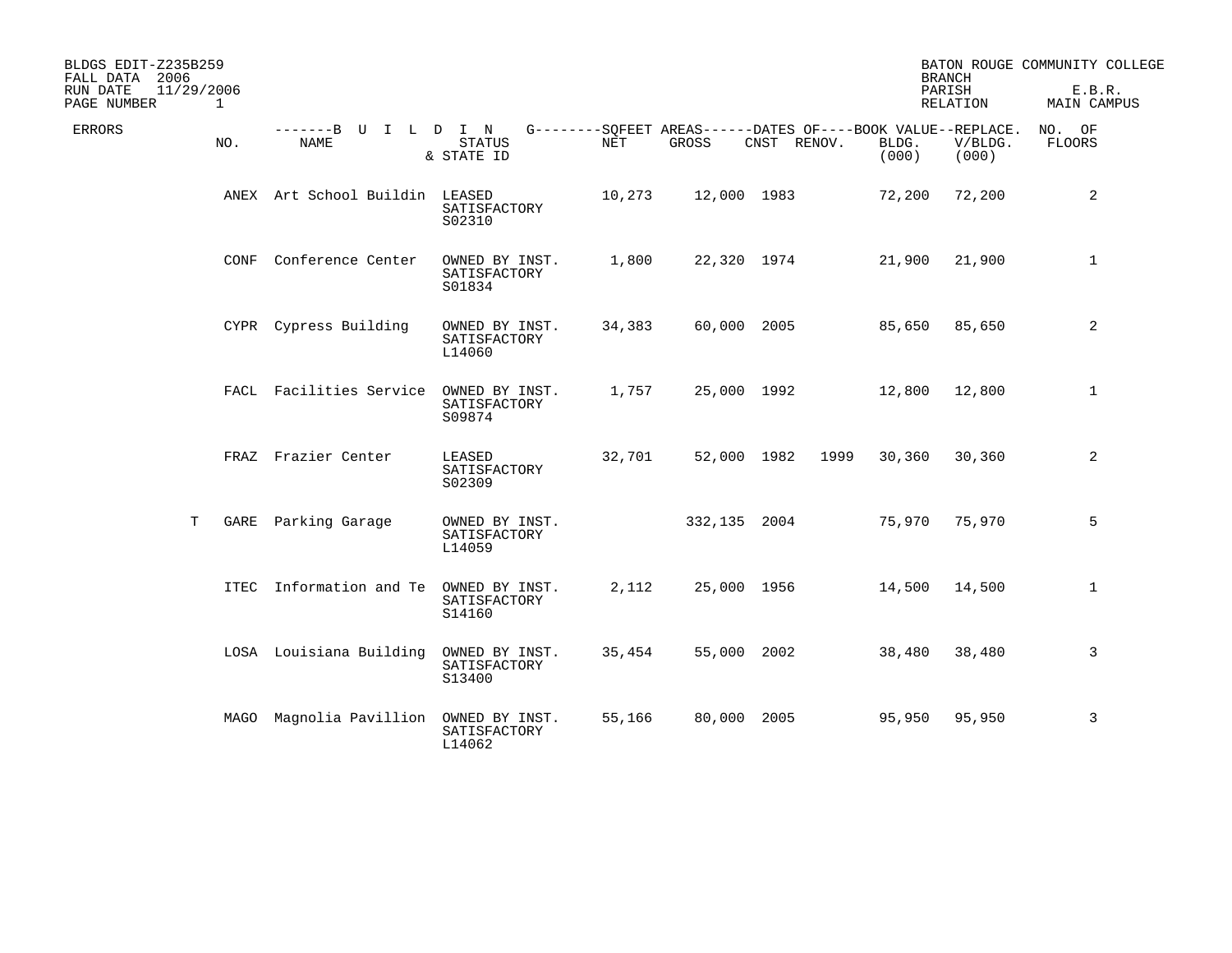| BLDGS EDIT-Z235B259<br>2006<br>FALL DATA<br>11/29/2006<br>RUN DATE |             |                              |                                                        |            |             |                                                                      |                | <b>BRANCH</b><br>PARISH | BATON ROUGE COMMUNITY COLLEGE<br>E.B.R. |
|--------------------------------------------------------------------|-------------|------------------------------|--------------------------------------------------------|------------|-------------|----------------------------------------------------------------------|----------------|-------------------------|-----------------------------------------|
| PAGE NUMBER                                                        | 2           |                              |                                                        |            |             |                                                                      |                | <b>RELATION</b>         | MAIN CAMPUS                             |
| <b>ERRORS</b>                                                      | NO.         | -------R<br>U<br><b>NAME</b> | I N<br>D<br>$G$ -------<br><b>STATUS</b><br>& STATE ID | <b>NET</b> | GROSS       | -SOFEET AREAS------DATES OF----BOOK VALUE--REPLACE<br>RENOV.<br>CNST | BLDG.<br>(000) | V/BLDG.<br>(000)        | NO. OF<br>FLOORS                        |
|                                                                    | MAIL        | Shipping and Recei           | OWNED BY INST.<br>SATISFACTORY<br>S14159               | 1,465      | 19,000 1956 |                                                                      | 11,000         | 11,000                  | $\mathbf 1$                             |
|                                                                    | MAIN        | Governors Building           | OWNED BY INST.<br>SATISFACTORY<br>S12703               | 30,238     | 54,000 1998 |                                                                      | 5,000          | 69,820                  | 2                                       |
|                                                                    | MECH        | Central Mechanical           | OWNED BY INST.<br>SATISFACTORY<br>L14162               | 765        | 16,300      | 2004                                                                 | 40,500         | 40,500                  | $\mathbf{1}$                            |
|                                                                    | SBTC        | Small Bus and Trai           | OWNED BY INST.<br>SATISFACTORY<br>S13745               | 4,913      | 10,980      | 2005                                                                 | 98,700         | 98,700                  | $\mathbf{1}$                            |
|                                                                    | <b>STCT</b> | Student Center               | OWNED BY INST.<br>SATISFACTORY<br>S01806               | 29,348     | 60,000 1956 | 2004                                                                 | 31,820         | 31,820                  | $\mathbf{1}$                            |
| $O$ $Q$                                                            | YMCA        | YMCA                         | LEASED<br>SATISFACTORY                                 | 10,273     | 80,000      |                                                                      |                |                         | 1                                       |